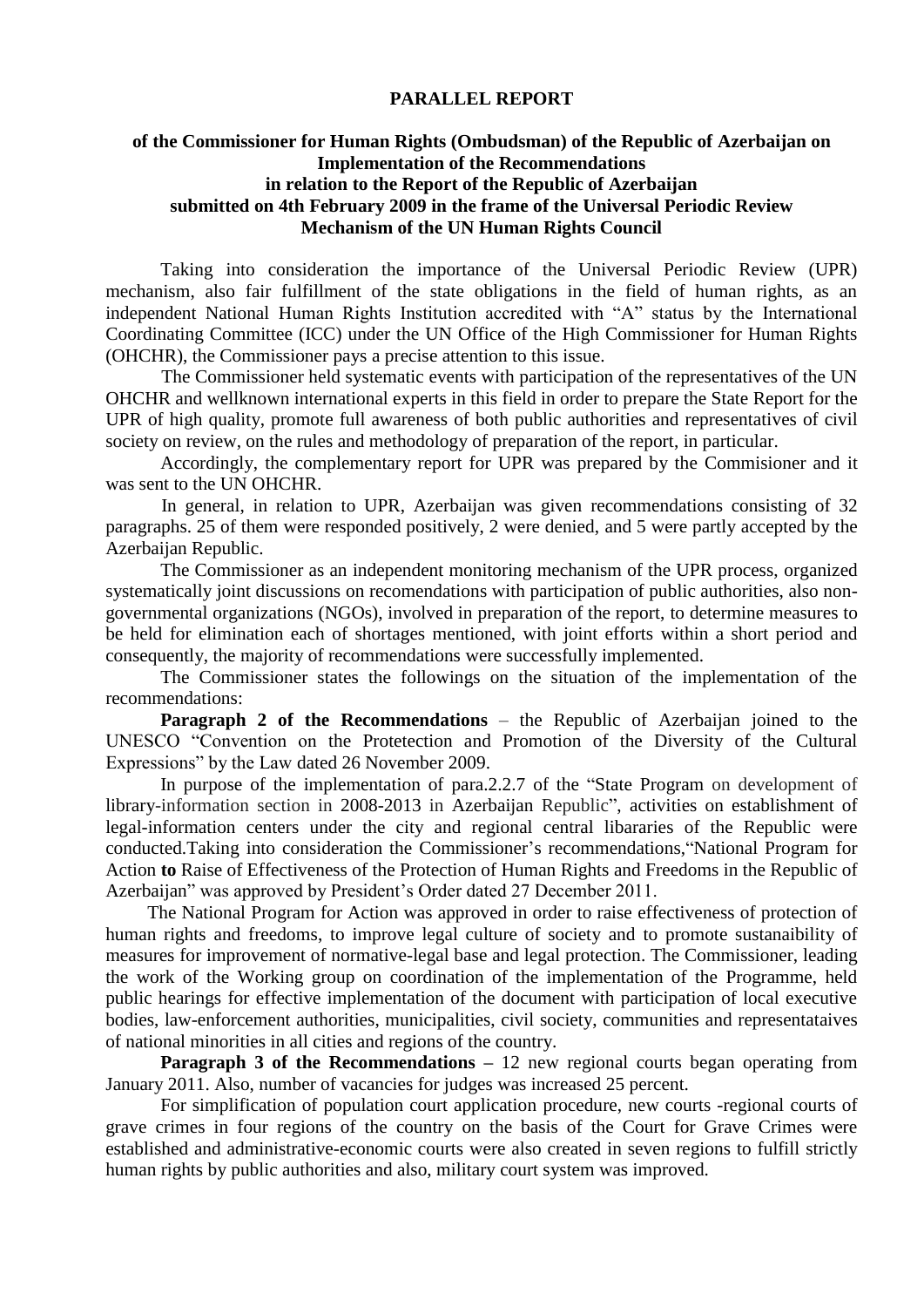At legislative initiative of the President, the Law on Related Addititons and Amendments to the Legislation on Implementation of the Court Judgements dated 18 June 2010, was adopted and the same Law came into force by the Presidential Decree dated 15 July 2010.

In the frame of the "State Program on Poverty Reduction and Sustainable Development in the Republic of Azerbaijan for 2008-2015", the Ministry of Justice established 16 regional legal consultation centers in the country regions for promotion of free legal assistance to population, particularly to low-income categories of population and for their awareness raising. Simultaneously, the same Programme determines the strategic aims of continuation of institutional reforms as well as improvement of state governance.

The country President of the Republic of Azerbaijan issued Decree on "Some Measures for the Establishment of the Electronic Services by the State Bodies" dated 23 May 2011, for increasing transpearancy in activities by the state bodies and eliminating circumstances causing corruption.

In accordance with Presidential Decree, dated 11 March 2011, the general number of employees of the Department of Fight Against Corruption of the General Prosecutor`s Office of Azerbaijan was increased from 60 up to 100 personnel. On 18 March 2011, the Parliament of Azerbaijan empowered the Department of Fight Against Corruption of the General Prosecutor`s Office with operation-investigation power applying amendments to the Laws on "Operative-Investigation" and "Prosecutor's Office"of the Azerbaijan Republic.

The country President signed a Decree on "The Establishment of the State Agency for Public Services and Social Innovations under the Azerbaijani President and Measures on Improvement of Services to Citizens by State Bodies" dated 13 July 2012.

The abovementioned state body is established to manage service centers stated in the third paragrapgh of that Decree, to coordinate activity of the staff of state bodies working in these centers, to monitor and evaluate, to deal with mutual integration of data bases of state bodies, to accelerate organization process of electronic-services and to improve management system in this field.

This should be noted that "ASAN service" under the Agency renders creating a new approach on courteus treatment towards citizens in activity by state officials and building the state official and citizen mutual relationship in a new qualified stage in the country. The activities of the centers are based on the principles of operativeness, transpearancy, courtesy, responsibility and tranguility.

The Cabinet of Ministers of the Republic of Azerbaijan approved a Decision on "Requirements for management and development of information web-resources of the governmental bodies" dated 4 September 2012.

The document defines the approaches to ensure information web-resources programme of governmental bodies, design, management, information security and continuous opeartion.

Futhermore, the President approved the "National Action Plan on Promotion of Open Government for 2012-2015 Years" as well as the "National Action Plan on Fighting Corruption for 2012-2015 Years" by his Decree dated 5 September 2012.

The Commissioner welcomes the taken measures on increasing transpearancy, fighting corruption and steps taken in other areas and the complex activities in this direction shall be **continued.**

**Paragraphs 6, 7, 8 and 9 of the Recommendations-** the Commissioner who always draws her attention **to** issues on women rights and gender equality, also to elimination of discrimination against women, submitted several recommendations concerned and addressed her suggestions to public authorities, including the Parliament. Also, the Commissioner proposed some recommendations on full elimination of violence against children in order to improve the legislation. Recommendations on adoption of the the Law on "Domestic Violence" and application of additions and amendments to the Family Code to determine 18 as a marriage age for women and men can be examplified as such.

By the way, on 22.06.2010, the Law on "Domestic Violence" of the Republic of Azerbaijan was already adopted by the Parliament.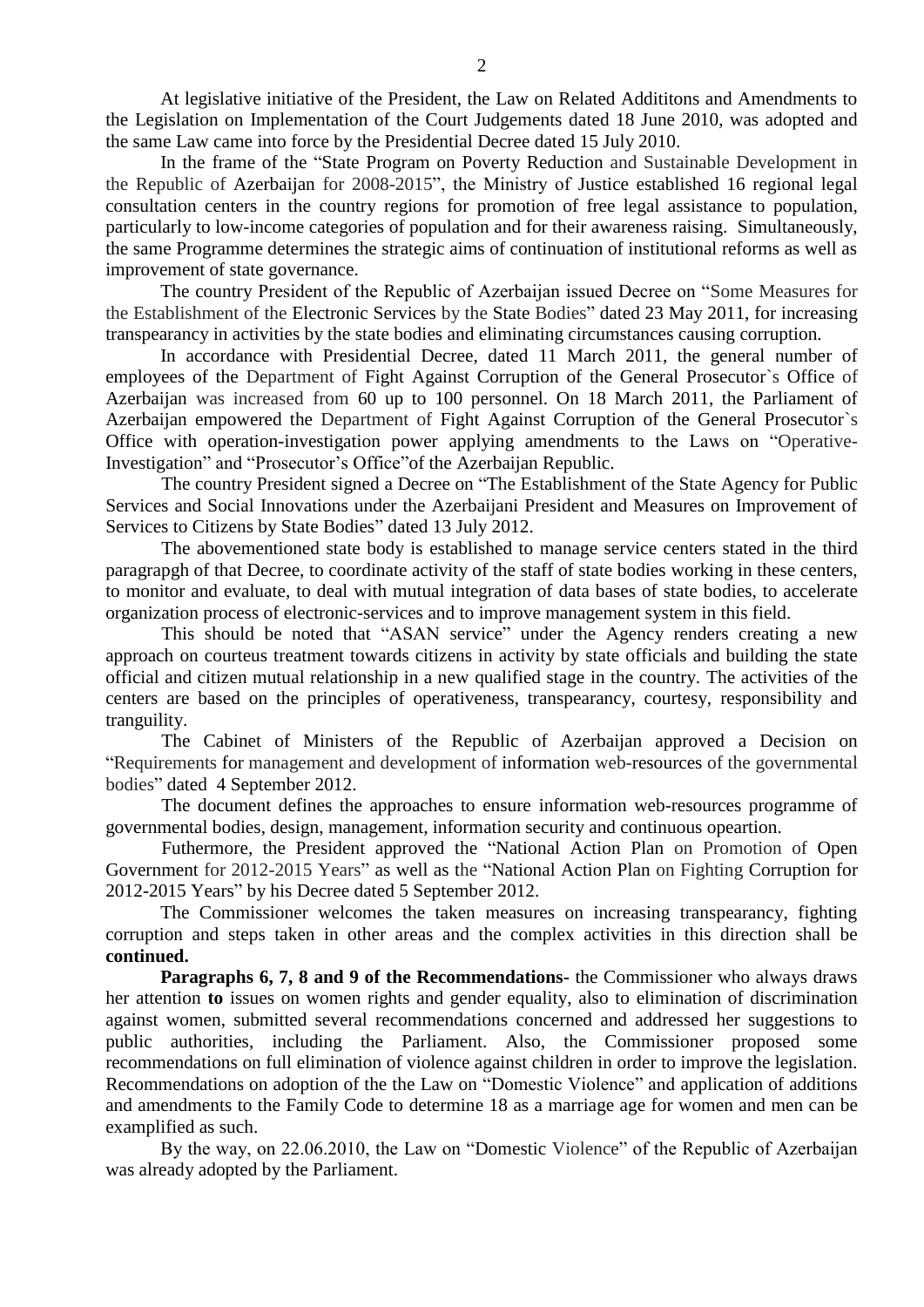Taking into account the recommendation of the Commissioner, according to the Law of the Republic of Azerbaijan dated 11 May 2010, our country joined to the ILO "Convention No. 156 concerning Equal Opportunities and Equal Treatment for Men and Women Workers: Workers with Family Responsibilities".

The Commissioner thinks that since of lack enshrining of the principle of gender equality in the labor legislation and of discrimination in this field, the comprehencive norms, driven from the abovementioned international treaty, shall be reflected in the national legilsation.

**Paragraphs 9, 10, 11, 12 and 26 of the Recommendations-** a great attention are always given to protection of the rights of women and children.

The Ombudsman Office prepared the Draft Law on "the Protection of Children from Corporal Punishment" to strenghening fighting against violence and submited to the Parliament. This Draft Law regulates the issues on elimination of corporal punishment against children, the legal and organizational bases of fighting against all forms of corporal punishment, including the legal situation of children subjected to corporal punishment, protection of and asistance to children subjected to corporal punishment in the Republic of Azerbaijan.

For awareness raising of society in this field, visual aids, advocated inadmissibility of corporal punishment of children, were prepared and disseminated with support of the UNICEF.

When child rights are violated, a 24-hour service of "916" hotline was created in Ombudsman Office with the support and technical assitance of the Ministry of Communication and Information Technologies in order to address the Commissioner urgently by them and their parents. The related information and poster were broadly spread through public and city and regional executive bodies and hanged on in each police station, media and etc., in all cities and settlements of the country. The establishment of this service renders more reliable, effective and urgent protection of child rights in our country.

The "Regulations for the implementation of the state control over children's rights" was approved by the Presidential Decree dated 8 May 2012. These Regulations ensure state organization and control over implementation of child rights according to article 51.7 of the Family Code of the Republic of Azerbaijan.

The aim of the state control is to protect the child rights and interests enshrined in the Constitution of the Republic of Azerbaijan and in national laws, to establish favourable environment for ensuring child rights and to eliminate situations caused and to be caused child rights violations.

The Commissioner addressed the Parliament concerning the accelaration of the ratification of the Council of Europe Convention on the Protection of Children against Sexual Exploitation and Sexual Abuse which was proposed by the Commissioner and signed on 17 November by the country Parliament.

The first prepared Specialized Report on child rights that reflects the current situation on child rights, Ombudsman's activity, recommendations and suggestions for better improvement of the status of children in future was published and in order to take the necessary measures on these recommendations and suggestions, it was sent to competent public bodies, UN Child Rights Committee, CoE, European Network of Ombudsmen for Children (ENOC) and to other international organizations. Moreover, the document was placed on the webpage of the ENOC and Child Rights International Network (CRIN) that has a broad database on child rights [\(www.crin.org\)](http://www.crin.org/).

The Commissioner analyzed the "Program of Measures on Protection of Mother and Child Health" and proposed preparing a new State Programme, taking into consideration the expiring date of its implementation.

From the perspective of more effective ensuring human rights, within last years, the Ombudsman also held public hearings on the draft Law on "Reproductive health and family planning" as one of the legislative norms. The Commissioner thinks that the adoption the draft Law is necessary in the next future.

From the perspective of effective implementation of recommendations on UPR, the Commissioner thinks that it is advisable to adopt the Law on "The Protection of Children from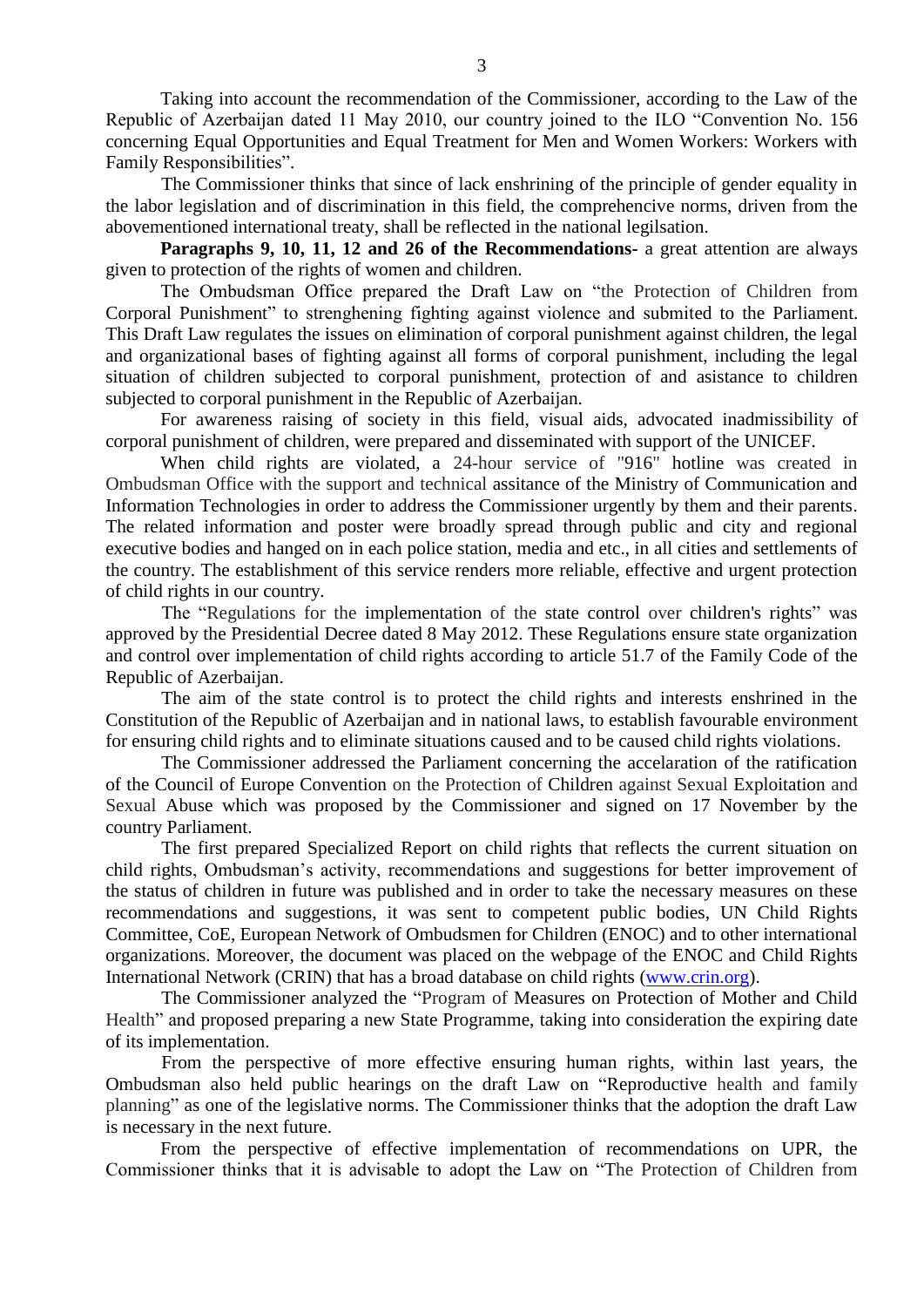Corporal Punishment" and to take other necessary measures, driven in the international treaties, to which our country is **a** party to in the next future.

**Paragraph 13 of Recommendations** – in purpose of promotion of implementation of the "National Action Plan of the Republic of Azerbaijan to Combat Trafficking in Persons for 2009- 2013 years" approved by Presidential Decree dated 6 February 2009 and "Plan of Measures to carry out the National Action Plan on Struggle against Human Trafficking for 2009-2013 years", the Cabinet of Ministers of the Azerbaijan Republic issued Decisions on approval of the "Rules for identification of victims of human trafficking (indicators)" dated 3 September 2009, a Decision on the "National Directive Mechanism Rules regarding victims of human trafficking" dated on 11 August 2009 and Desicion on the "Rules of Replacing and Keeping the Victims of Child Trafficking in Shelters" dated 19 November 2009

The Inter-Agency Council was created to implement the National Directive Mechanism Rules regarding victims of human trafficking in accordance with the Decision on "Certification of Rules of National Referral Mechanism on victims of human trafficking" of the Cabinet of Ministers dated 11 August 2009.

From the perspective of establishment of coordination of mutual relations with NGOs and other public unions operating in Azerbaijan and of better improvement, the Memorandum of Agreement on cooperation between NGO Coalition against Human Trafficking coordinating 45 NGOs and the Ministry of Internal Affairs (MIA) was signed and Special Action Programme was prepared and implemented.

In regions, numerous conferences and meetings concerning problems of abuse were held with participation of the competent ministries, state committees, representatives of the Ombudsman Institute and its regional offices.

Holding awareness raising in this field is reflected as one of the main measures on fighting against human trafficking in the "National Action Plan of the Republic of Azerbaijan to Combat Trafficking in Persons for 2009-2013 years". The Ombudsman was designated as one of the institutions among those bodies implemented this measure.

The Cabinet of Ministers approved the "Program on Elimination of Social problems causing Human Trafficking" by Decision # 81 dated 20 May 2011.

The aims of the Program are to eliminate sosial problems causing human trafficking, to create favourable conditions for better livehood for victims and potential victims of human trafficking, but duties are to ensure sosial protection of vulnerable groups subjected to human trafficking, including orphans, negleted children and adolescents, also citizens who had left boarding schools and alternative care facilities due to age limit.

Holding awareness raising and its precise organization are one of the main measures towards fighting against human trafficking. Thus, joint operation of the competent public authorities, including the Ombudsman Institute, the State Customs Committee, State Migration Committee, Department for Combat with Human Trafficking under the MIA, specialized NGOs, and media as a single network and also establishment of public monitoring group consisting of representatives of these bodies in order to increase effectiveness of fighting against human trafficking are advisable.

 **Paragraphs 14-15 of the Recommendations-** the Commissioner made proposals to the Parliament about effective ensuring the right to freedom of expression and speech, about measures of improvement of mass media and reliable protection of rights of journalists, about adoption of the relevant conception accordingly, about preparation of the state program and about adoption of the Law on "Defamation". The latter's discussions are underway.

It is worthy that the responsible bodies are obliged to implement obligations, driven out of the international human rights treaties, to which Azerbaijan is a party and to bring national normative-legal acts into compliance with those international legal documents which are stated in the paragrapgh 1.2 of the Chapter I entitled "Improvement of the Regulatory and Legal Framework" of the National Program for Action from 2011.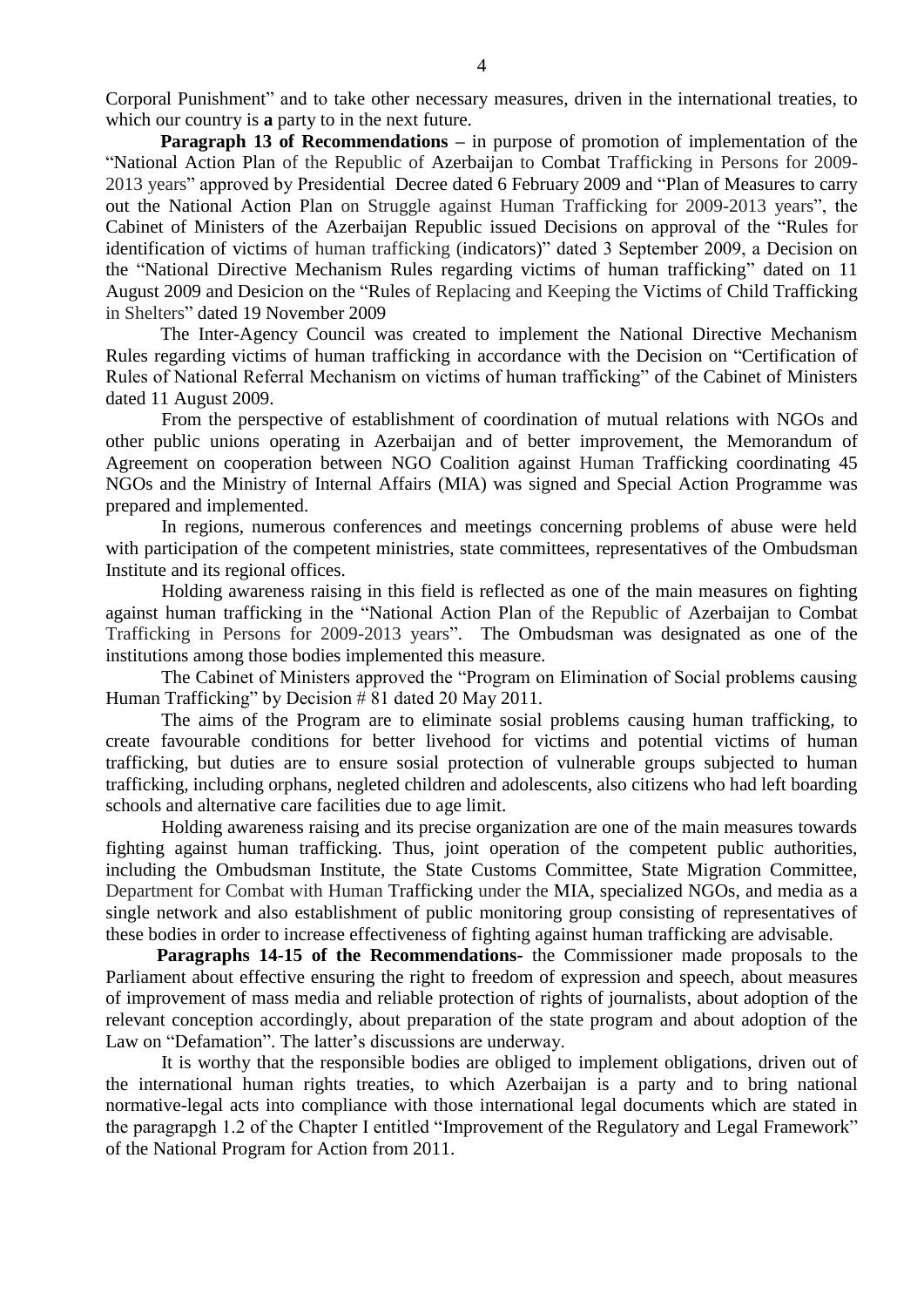For elimination of criminal liability for defamation that stated in the subparagraph 1.2.7 of the NAP, and preparation of recommendations for improvement of the legislation is under the consideration.

The Commissioner encourages eliminating the criminal liability for defamation and thinks enshrining of such a norm in the legislation as advisable.

One of the last additions and amendments to the Constitutional Law on the Commissioner for Human Rights (Ombudsman) of the Republic of Azerbaijan dated 08.08.2011, is about ensuring of access to imformation. According to article 1.3. of the Constitutional Law, "The Commissioner supervises over execution of duties by information holding state bodies, municipalities and state officials in accordance with the requirements of the Law of the Republic of Azerbaijan "On Access to Information" As regards the extention of Ombudsman's mandate and the new responsibilities given to her, range of consultations are held and preparative events are conducted with representatives of mass media, experts specialized in media rights, members of information holding state bodies, and heads of the press services of the information holding state bodies.

**Paragraph 16 of the Recommendations** – the Commissioner draws a great attention to the conditions of the prisoners, including the accused keeping in investigation isolators and also to journalists detaining in places of detention and meets with them conducting regular visits to such places in person or with staff of the Office.

The Commissioner also drew attention to existence of alternati**ve** methods in international practice on reproaching representatives of mass media for the committed action and legal violations and recommended to take into account the detained journalists among persons to be pardoned. Consequently, some journalists were pardoned and released from prison.

**Paragraph 18 of the Recommendations** – the Commissioner drawing attention of relevant public authorities warning them in advance to everyone's rights to peaceful assembly, meetings, demonstrations, street marches, etc., gave several recommendations for improvement of the Law on "Freedom of Peaceful Assembly", including deleting of the provision stated "with consent in advance" from the Law within last period.

Taking into account the recommnedation of the Venice Commission, the previous edtion of the related Law about the "consent in advance" was substitutied with the provision on "written warning in advance".

In 2010 on the eve of the Parliament elections, question on ensuring the right to freedom of assembly was at the center attention of the public hearings on NAP held by Ombudsman in cities and regions of the country. Related closed as well as open places in every city and region were determined to implement the right to freedom of assembly.

**Paragraph 19 of the Recommendations** – several times, necessary additions and amendments were applied to the Law on "Freedom of Religious Belief of the Republic of Azerbaijan" which regulates guarantees of implementation of the right to freedom of religious belief in compliance with the national Constitution and international treaties to which our country is a party, determines status, rights and duties of religious bodies and regulates relations created as a result of activities of religious bodies. During her meetings, the Commissioner closely interested in situation about ensuring the freedom of conscience in various regions of the country and also met with competent religious communities.

The Ombudsman calls journalists to be responsible and sensitive while writing on freedom of religion and conscience, to try building interreligious bridges and recommended conducting seminars for journalsits writing on religion, underligning the significant role of mass media in development of intercultural dialogues and interreligious cooperation.

Moreover, the Commissioner also proposed teaching secular religions in both secondary and higher education establishments. More than 80 ethnic and national groups are living by centuries in the peaceful as well as tolerant environment in Azerbaijan.

**Paragraphs 20, 21 of the Recommendations** – the Commissioner was designated as an institution carrying out functions of National Preventive Mechanism (NPM) by the Presidential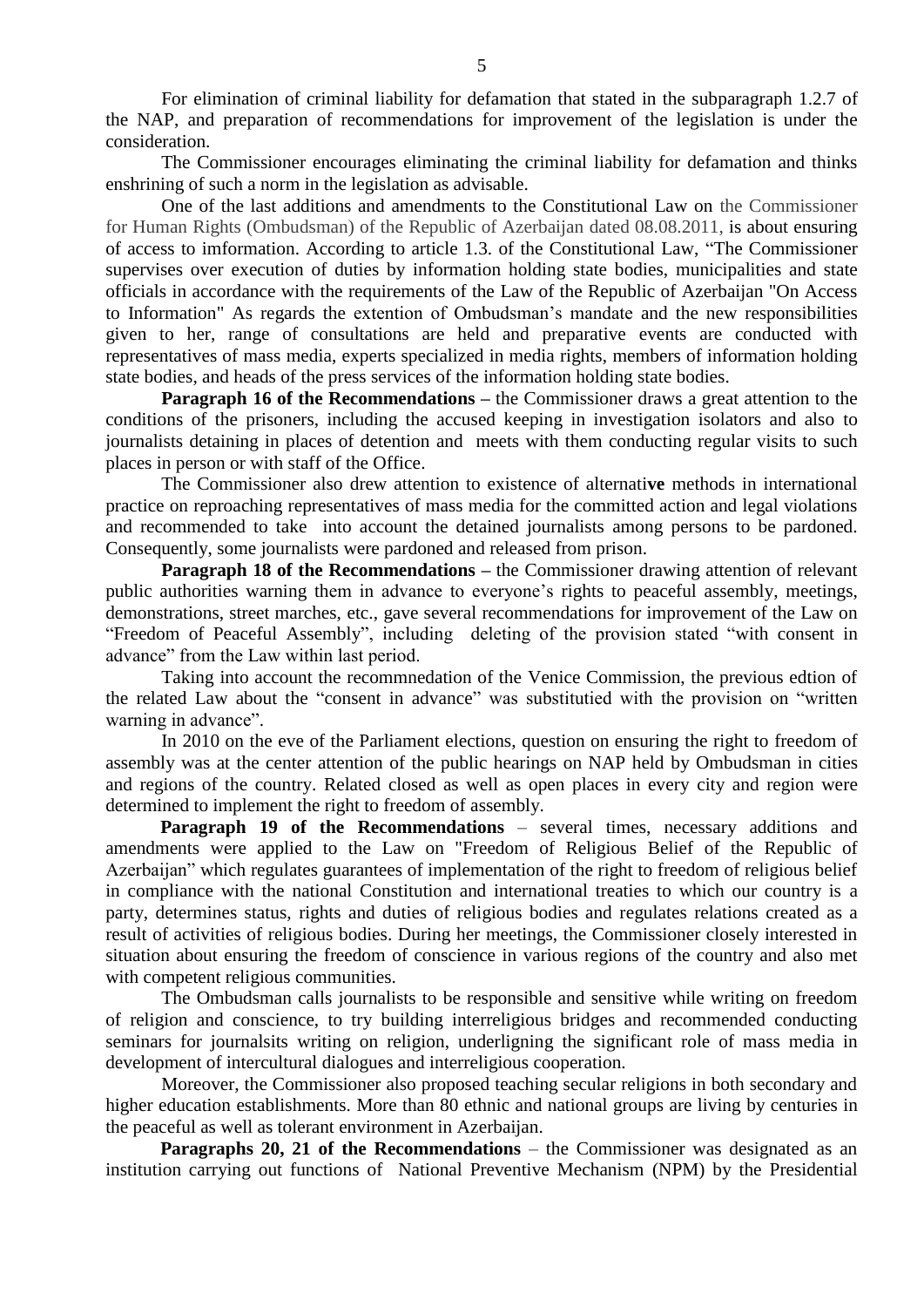Decree on executing "UN Convention against Torture and other Cruel, Inhuman or Degrading Treatment or Punishment" dated 13 January 2009.

This provision was enshrined in the Constitutional Law on "the Commissioner for Human Rights (Ombudsman) of the Republic of Azerbaijan" by the Constitutional Law of the Republic of Azerbaijan dated 24 June 2011 that serves ensuring the Ombudsman's independence and extention of her mandate.

From the perspective of efficiency and saving time, NPM Group, consisting of 17 persons of staff members of the head Office and its regional offices, was established by the Ombudsman until the establishment of structural division. Necessary vacant positions are determined for creating the relevant Department in the Ombudsman Office by the Decision of the Cabinet of Ministers and a new "Department on Prevention of Torture**"** is created. The Department consists of two units- "Monitoring Unit" and "Legal Analyzes and Reports Unit".

The NPM Group conducts scheduled and ad-hoc visits to places of detention.

The Ombudsman's Report on "the Activity of the National Preventive Mechanism against Torture and Other Cruel, Inhuman or Degrading Treatment or Punishment for 2009-2010 years" was prepared and translated into Azeri and English languages, also placed on webpage of the Office and sent to the related public bodies, society and to specialized international bodies. Furthermore, the Report concerned for 2011 was already prepared.

This should be noted that the Law on "Provision of rights and freedom of the persons kept in prisons" of the Republic of Azerbaijan dated 22 May 2012 was adopted. This Law regulates the issues on ensuring rights and freedoms of persons detained or imprisoned in places of detention according to the Criminal-Procedural Code of the Republic of Azerbaijan.

**Paragraphs 22-30 of the Recommendations -** one of the broad activity directions of the Ombudsman is to campaign human rights and freedoms and awareness raising. The "Hierarchic Education Project on Child Rights" was carried out in secondary schools covering all districts of Baku city and some regions by the Ombudsman with consent of the Ministry of Education and this was assessed as the best practice on child rights education.

Children are trained as trainers in the frame of the Hierarchic Education Project**.** First Child Rights Education Centers were created in those educational establishments to promote sustanaiblity of the project.

By the way, the paragraph 4.4 of the NAP determines "Enhancing of teaching of human rights at specialized vocational and higher education institutions and develop hierarchic education on child rights in secondary schools".

**Paragraph 23 of the Recommendations –** the Commissioner made several recommendations for increasing effectiveness of the "the State Program on de-institualization and alternative care for children in the Republic of Azerbaijan for 2006-2015 years" approved by the Presidential Decree dated 29 March 2006. As relevant examples it can be noted recommendations such as organization and strenghening of social protection of orphans and children deprived of parental care and establishment of Social Rehabilitation Centers with possibilities of de-institualization, Crizis Centers for children subjected to violence, shelters for children and adolescents, and network of organization and services under the state social bodies by creating care centers for children deprived of parental care and other similar recommendations.

The Commissioner thinks that the efforts concerning implementation of the abovementioned programme shall be increased.

The Ombudsman carried out monitoring to those facilities jointly with the UNICEF to investigate cases of violence against children. Such investigations were conducted in facilities where orphans, children deprived of parental care, children with health problems and in conflict with the law are kept. The outcome of the monitoring as well as suggestions on elimination of the existed problems were sent to the competent bodies and to UNICEF.

**Paragraphs 24 and 25 of the Recommendations –** within last years, the Commissioner recommended establishment of legal consultation offices financed by the state budget, taking into account opportunities of low-income citizens.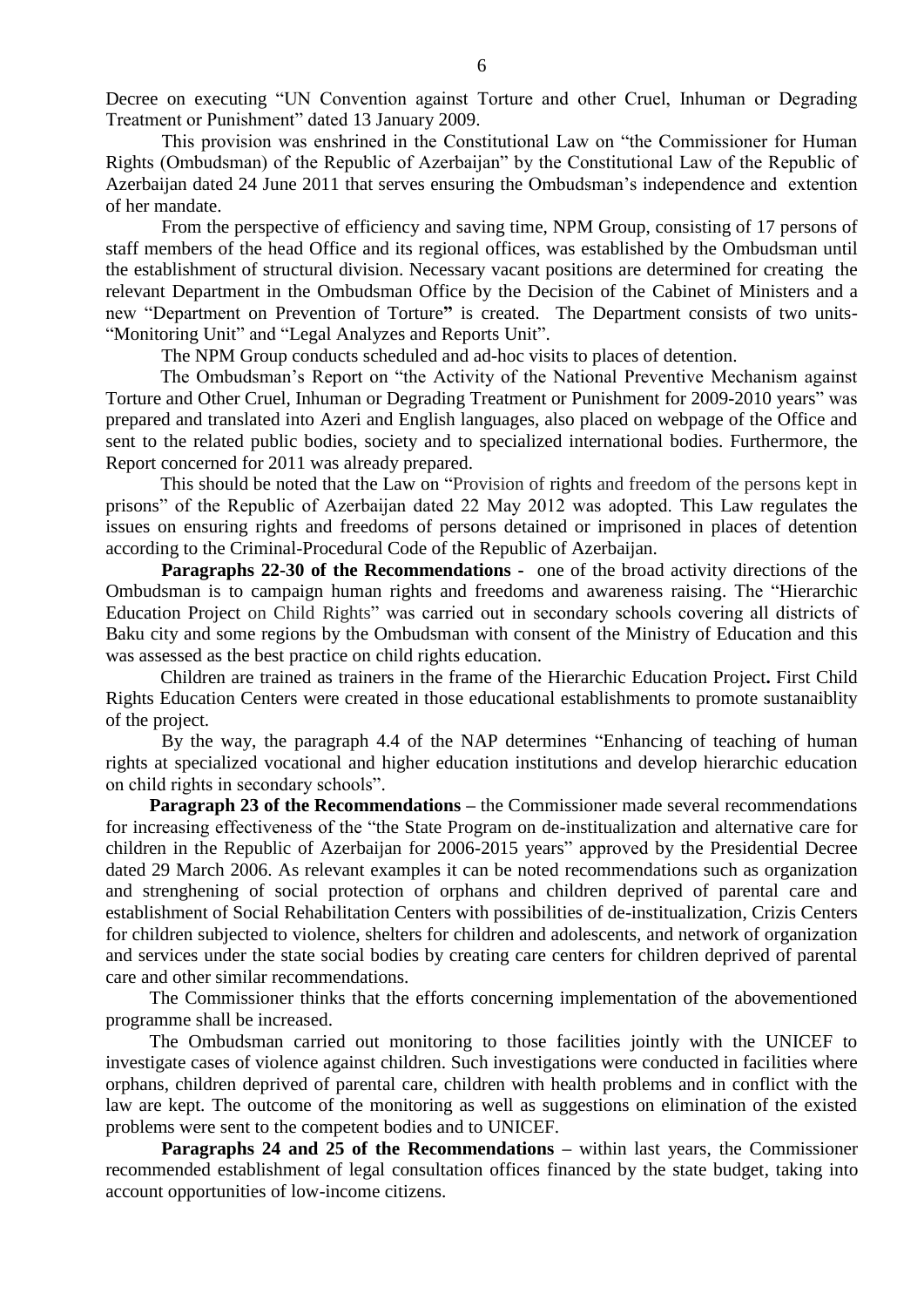By the way, according to the "State Program on Poverty Reduction and Sustainable Development in the Republic of Azerbaijan for 2008-2015", regional free of charge consultations offices were created by state for legal assistance to the low-income families.

The Ombudsman, simultaneously, recommended studying situation of population groups needed sosial security and making related amendments to the legislation.

The amount of the basic part of the pension of age was determined as 85 manat from 1 September 2010 by the Presidential Decree dated 31 August 2010.

According to the Presidential Order on "Increase of social allowances" dated 26 December 2011, sums of determined social allowances was increased from 1percent to 10 percent from 1 December 2011, by the Presidential Order on "Measures to strengthen social protection of the lowincome people" # 324 dated 8 September 2010.

By the Presidential Order on "Strengthening the social security of a range of categories of the population" dated 26 December 2011, the amount of monthly social allowances was increased from 1 December 2011.

The Commissioner recommended to the Parliament to increase regularly the minimum of monthly wages, pensions and allowances in the frame of the existed capacities and employment of persons with special needs, including persons with disabilities, also to eliminate the existed challenges in order to strenghen social protection of low-income populations and poverty reduction.

"The State Programme on Implementation Employment Strategy for 2011-2015 years" was approved by the Presidental Decree dated 15 November 2011.

The Commissioner proposed taking of the necessary measures on protection of social security of the vulnerable groups of population, refugees, IDPs, persons with disabilities, children with health problems, orphans and children deprived of parental care, the alone elderly persons, who need a state care due to the social risk since of physical or social-demographic reasons.

It is remarkable that, improving of social services for advancing social protection of the abovementioned groups of population and raising of effectiveness, also taking of other necessary measures in this field were specified in the "State Program on Poverty Reduction and Sustainable Development in the Republic of Azerbaijan for 2008-2015 years" approved by the country President's Decree #3043 dated 15 September 2008.

Within last years, as a result of the taken measures for reduction of poverty in the country, the rate of poverty was decreased from 49% to 7.6%.

Specialized Report on International Covenant on Economic, Social and Cultural Rights was prepared and sent to the relevant UN Committee by Ombudsman. The report was placed on the official webpage of the UN.

The Commissioner prepared the "State Program on Protection of Social Rights of the Elderly Citizens for 2012-2015 years" and the draft of measures of its implementation and recommended its adoption. The main goals of the State Program are to achieve strenghening the protection of social rights of the elderly and creating social-economic and organizational-legal environment for ensuring their active participation in society.

The Ombudsman taking into account the importance of the European Social Charter role in development of social-economic situation of the country and the bringing of national laws concerning protection of labor and social security rights of population into compliance with international standards, recommended in her annual Reports joining to article 23 of the abovementioned document about right to social protection of the elderly.

**Paragraph 27 of the Recommendations –** the amount of monthly allowance for food to the internally displaced persons (IDPs) was increased 10 percent from 1 September 2011, by the Presidential Decree dated 23 December 2011.

Measures of solving problems of IDPs by the State, including measures over 30 stated in the State program were constantly implemented. New settlements for refugees and IDPs were set up in cities and regions of the country, they were moved to those new settlements, new education, medical, cultural and communication constructions were opened and the relevant infrastructure was created. The rate of poverty was decreased among IDPs to 18 percent.